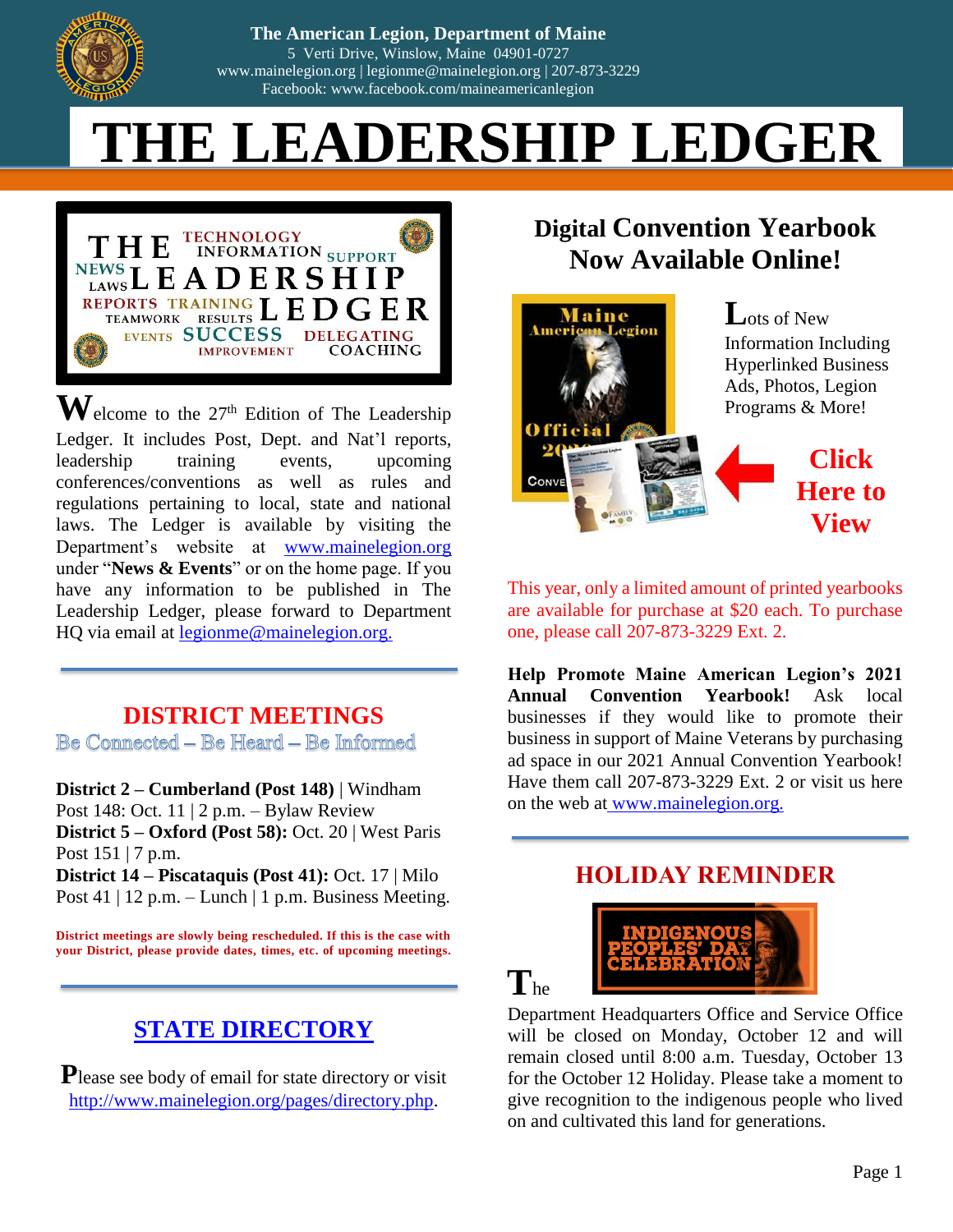## **SUBMITTING CONTENT TO THE MAINE LEGIONNAIRE**

**P**lease be reminded that only those articles and/or pictures which are sent in proper form will be considered for publication in The Maine Legionnaire. As we continue to receive an overabundance of photos for publishing, we must have guidelines to follow. In order to publish any photo(s) received, effective immediately, the submitter must include the following: Who are the individuals in the photo (left to right), what the photo is about, and when and where the event took place. If the above mentioned is not provided, the photo will be returned to the submitter for clarification and submission of the required information.

Anyone interested in submitting an article and/or a photo, please send via email to [legionme@mainelegion.org,](mailto:legionme@mainelegion.org) or [rachael@mainelegion.org,](mailto:rachael@mainelegion.org) or mail to The American Legion, Department of Maine, 5 Verti Drive, Winslow, Maine 04901-0727.

Deadline for next issue: October 23, 2020

# **2021 HIGH SCHOOL ORATORICAL CONTEST**



**T**he American Legion, Department of Maine High School Oratorical Scholarship Contest will once again be held at Thomas College in Waterville on Feb. 13, 2021 at 9 a.m. Snow Date: Feb. 20, 2021 at 9 a.m. For more information, visit [http://www.mainelegion.org/pages/programs/oratori](http://www.mainelegion.org/pages/programs/oratorical.php) [cal.php.](http://www.mainelegion.org/pages/programs/oratorical.php)

# **MEMBERSHIP IMPACT REPORT**

[https://www.legion.org/membership/impact.](https://www.legion.org/membership/impact)



## **[Maine Military](http://www.funeralhonors.org/)  [Funeral Honors](http://www.funeralhonors.org/)  [Program -](http://www.funeralhonors.org/) Stipend [Update for VSO's](http://www.funeralhonors.org/)**

**"D**ear Veteran Service Organization,

This letter is provided to update your Veteran Service Organization (VSO's) on the stipend pay for funeral services rendered in support of, and requested by the Maine Army National Guard Military Funeral Honors Program (MFH) **…** The \$50 stipend is authorized for members of a VSO group that [are] currently certified in accordance with the Authorized Provider Partnership Program (AP3), and a Certified Contract Rep. with the US Government, and maintain a valid cage code with the MFH; however, it is not an entitlement. This payment is subject to the availability of funds. Payment process is as follows:

- 1. VSO is currently certified with AP3.
- 2. VSO is a certified Contract Rep. with the US Gov.
- 3. VSO has a cage code.
- 4. VSO is formally requested via MFH Request Memo to provide [required honors based on eligibility].
- 5. MFH verifies support via After Action Report  $(AAR)$ .
- 6. MFH submits payment request for stipend within 30 days of receiving AAR.
- 7. Copy of Standard Form 1034, Public Voucher of Purchase and Services other than Personal will be forwarded [to you] for your records.

Organizations should not rely on this stipend as income, payment may or may not be made this year or future years, based on current law. The MFH will continue to offer training and certification for VSO volunteers through the AP3. **…** Your organization is very important to us. Your continual and unwavering support has greatly enhanced the final honors provided to our fallen Veterans.**"**

> Adam C. Buckley Maine Military Funeral Honors Program State Coordinator

> > For more information, visit <https://www.funeralhonors.org/>.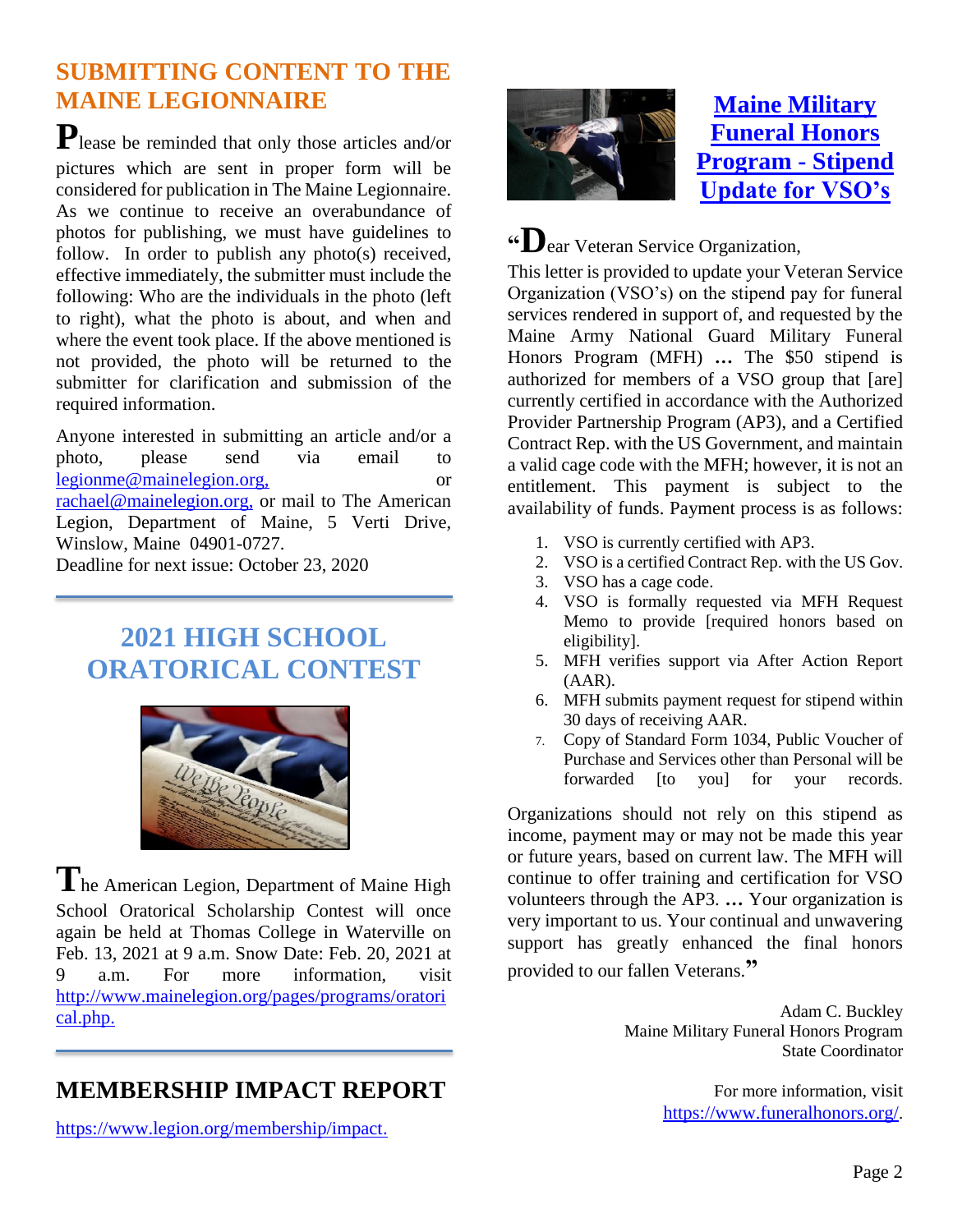

**AMERICAN LEGION DEPARTMENT OF MAINE FOUNDATION**  $(a 501(c)(3)$  nonprofit organization)

**T**he American Legion, Department of Maine [Foundation](http://www.mainelegion.org/pages/foundation.php) is a non-profit 501 (c)(3) organization exclusively for charitable purposes including the making of distributions to organizations that qualify as exempt organizations described under section 501(c)(3) of the Internal Revenue code, or corresponding section of any future federal tax code. All donations to the foundation are taxdeductible under the United States Tax Code and Internal Revenue Service.

The Foundation's mission is to provide financial assistance, promote Americanism, Youth Programs, National Security, and Veterans Affairs & Rehabilitation that will enhance the lives of our Veterans, their families, children and communities in the State of Maine today and for future generations.

## **[The Virtual Wall –](http://www.virtualwall.org/index.html) Virtual Vietnam [Veterans Memorial Available Online](http://www.virtualwall.org/index.html)**



**F**rom the comfort of your own home, you may now view the Vietnam Veterans Memorial. Fully modeled after the actual wall in

Washington DC, the online version features bios, photos, service information, medals, and more.

If you want to check it out, visit [http://www.virtualwall.org/index.html.](http://www.virtualwall.org/index.html)

# **MILITARY TRIVIA:**

**Q:** Almost 200 years ago, Congress authorized the use of the rank title "Commodore", for senior naval officers in charge of fleets or squadrons. Today, only one US military organization actually uses the title in their operations. What is that organization?

## **DONATIONS - Foundation**

Peter Johnson - \$100; Ronda Lecompte - \$25; Sherree Paradis - \$100; Julie Dussinger - \$100; Peter Jabaut - \$100 Denise Tepler - \$50; David Tanguay - \$500; Joanne Ottman - \$50; Russell Jabaut - \$100; Joseph Yarmala - \$100; Nicolas Hamlin - \$1,000; Nancy Laffin - \$30; Jonathan Robertson - \$20; Tracy Grieves - \$40; Paul L'Heureux - \$500; Patricia Thurston - \$100; Jason Hall - \$50, Penobscot County District 13 - \$48, Sherman Lahaie Jr. - \$100; John Perrino - \$100, Lloyd Woods - \$50, Eugene & Ellen Connolly - \$50, Franklin McKenzie - \$1,000, Kirk Thurston - \$100, Nancy Gillespie - \$200, Maureen Malley - \$40, Kirt Bunty - \$100, Debra Couture - \$200, Androscoggin County District 3 - \$200, Susan Hall - \$20, Steve Simard - \$50, Committee to Elect Jared Golden - \$1,000, Auburn Post 153 - \$200, Topsham Post 202 - \$550, Sabattus Post 135 - \$130, Michelle L'Heureux - \$100, Charles Ault - \$250, Franklin McKenzie - \$100, Kirk Bunty - \$100, Anonymous - \$750

## **[FIGHTING TO THE FINISH LINE,](https://www.gofundme.com/f/5hx779-a-cause-i-care-about-needs-help?utm_source=customer&utm_medium=copy_link&utm_campaign=p_cf+share-flow-1)  [FOR THE FOUNDATION](https://www.gofundme.com/f/5hx779-a-cause-i-care-about-needs-help?utm_source=customer&utm_medium=copy_link&utm_campaign=p_cf+share-flow-1)**



# **CAR DONATION FUNDRAISING PROGRAM**

**O**wners of unused vehicles can donate them for possible tax credit and benefit Veterans in the state of Maine. This is a free, convenient service for converting that extra car, truck, or RV into a tax deductible donation. Our affiliate program makes sure your vehicle is properly handled so you get your tax deduction and Veterans in Maine get the benefit of your donation. You can currently donate online by visiting www.v-dac.com, or call 877-999-8322 to make your donation. For more information, contact The American Legion, Department of Maine at 207- 873-3229 or via email at [www.legionme@mainelegion.org.](http://www.legionme@mainelegion.org)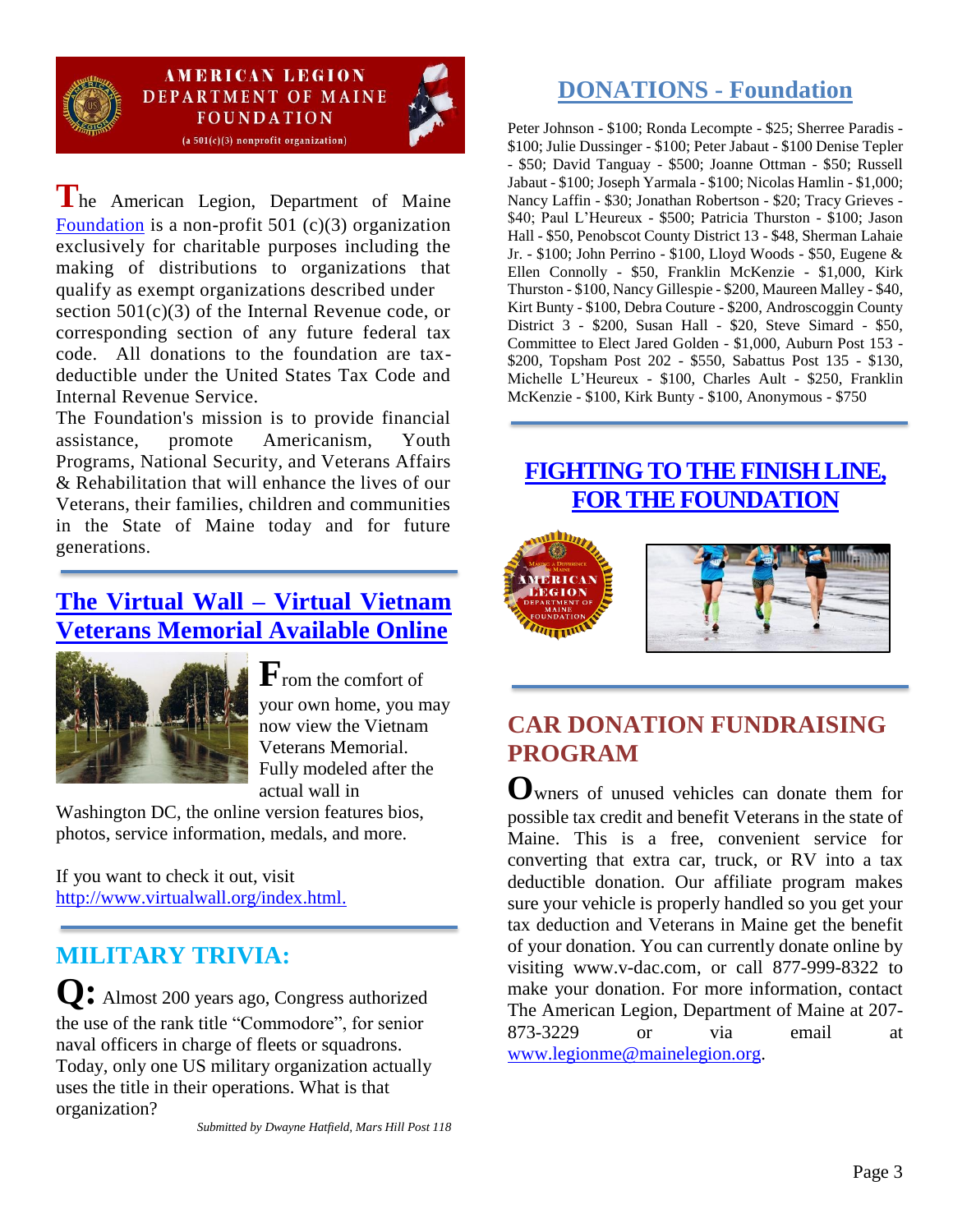

## **LEGIONTOWN, USA; A Place for Members of the American Legion to Share, Learn, and Connect**

**E**very member of the American Legion has a story. They're all different, but all are powerful and special in their own right. [Legiontown](http://www.legiontown.org/) is a platform that was developed at the national level and it is a place where all of those stories can be shared. There are several categories ranging from the Oratorical, to Baseball, to Boys State, and so many more, that ask members of the Legion to tell us their stories.

Not only can you share your own story but [Legiontown](http://www.legiontown.org/) also allows you to connect with others from across the world by reading their stories as well. [One particularly heartwarming](https://www.legion.org/stories/why-i-love-my-post/post-38-south-korea-provides-care-goods-servicemembers-being-quarantined) story was from back in February, just before the COVID-19 pandemic reshaped our society. It was about a Post based overseas that purchased over \$300 worth of goods to improve the quality of life of 15 active-duty service members during their quarantine process at Camp Humphreys in South Korea. Visit [http://www.legiontown.org](http://www.legiontown.org/) to learn more.

#### **[CORONAVIRUS \(COVID-19\) –](http://www.mainelegion.org/pages/news-events/covid-19-info.php) [INFORMATION](http://www.mainelegion.org/pages/news-events/covid-19-info.php) & RESOURCES**

**For a complete listing of up-to-date information, cancellations and rescheduled events, please visit [www.mainelegion.org](http://www.mainelegion.org/) or click the following link:** 

**[CORONAVIRUS \(COVID-19\) –](http://www.mainelegion.org/pages/news-events/covid-19-info.php) INFORMATION**  *[Including Cancellations & Rescheduled Events](http://www.mainelegion.org/pages/news-events/covid-19-info.php)*

> **[World Health Organization](https://www.who.int/emergencies/diseases/novel-coronavirus-2019/advice-for-public)** [http://bit.ly/WHO\\_COVID19\\_AL](http://bit.ly/WHO_COVID19_AL)

**[Center for Disease Control](http://bit.ly/CDC_COVID19_AL)** [http://bit.ly/CDC\\_COVID19\\_AL](http://bit.ly/CDC_COVID19_AL)

**[MaineGeneral Health](http://bit.ly/MGH_COVID19_AL)** [http://bit.ly/MGH\\_COVID19\\_AL](http://bit.ly/MGH_COVID19_AL)



## **VETERAN'S EMERGENCY FINANCIAL ASSISTANCE PROGRAM (VEFAP)**

**D**o you know of a veteran in your community in need of assistance? Someone who during these challenging times just needs a little help to keep them going? Maybe a veteran that is homeless? Or worst of all, a homeless veteran with children? If so, we want to remind you that The American Legion, Department of Maine can assist you to help these veterans during difficult times. You can call us at 207-873-3229, Ext. 3 or visit our website: [http://www.mainelegion.org/pages/resources/va](http://www.mainelegion.org/pages/resources/va-resources.php.)[resources.php..](http://www.mainelegion.org/pages/resources/va-resources.php.)We will contact you as soon as possible and we hope to enable you to help veterans in need.

# **GARY SINISE FDN FINANCIAL ASSISTANCE**

**G**ary Sinise Foundation offers financial assistance for military service members, veterans, first responders, and their families affected by COVID-19. The Gary Sinise Foundation's First Responder Outreach grants are also available to first responders in need of personal protective equipment and gear when answering coronavirus-related service calls. The Foundation is also offering financial assistance should they become personally affected.

**"First responders can apply for a First Responder Grant for purchasing personal protective equipment and essential gear that guards against the transmission of the disease."**

Additionally, any military service members, veterans, first responders, and their families affected by COVID-19 can apply for financial assistance through an initiative of the Foundation's Relief and Resiliency program, called H.O.P.E. (heal, overcome, persevere, and excel).

For more information, please visit [https://www.garysinisefoundation.org/contact/.](https://www.garysinisefoundation.org/contact/)